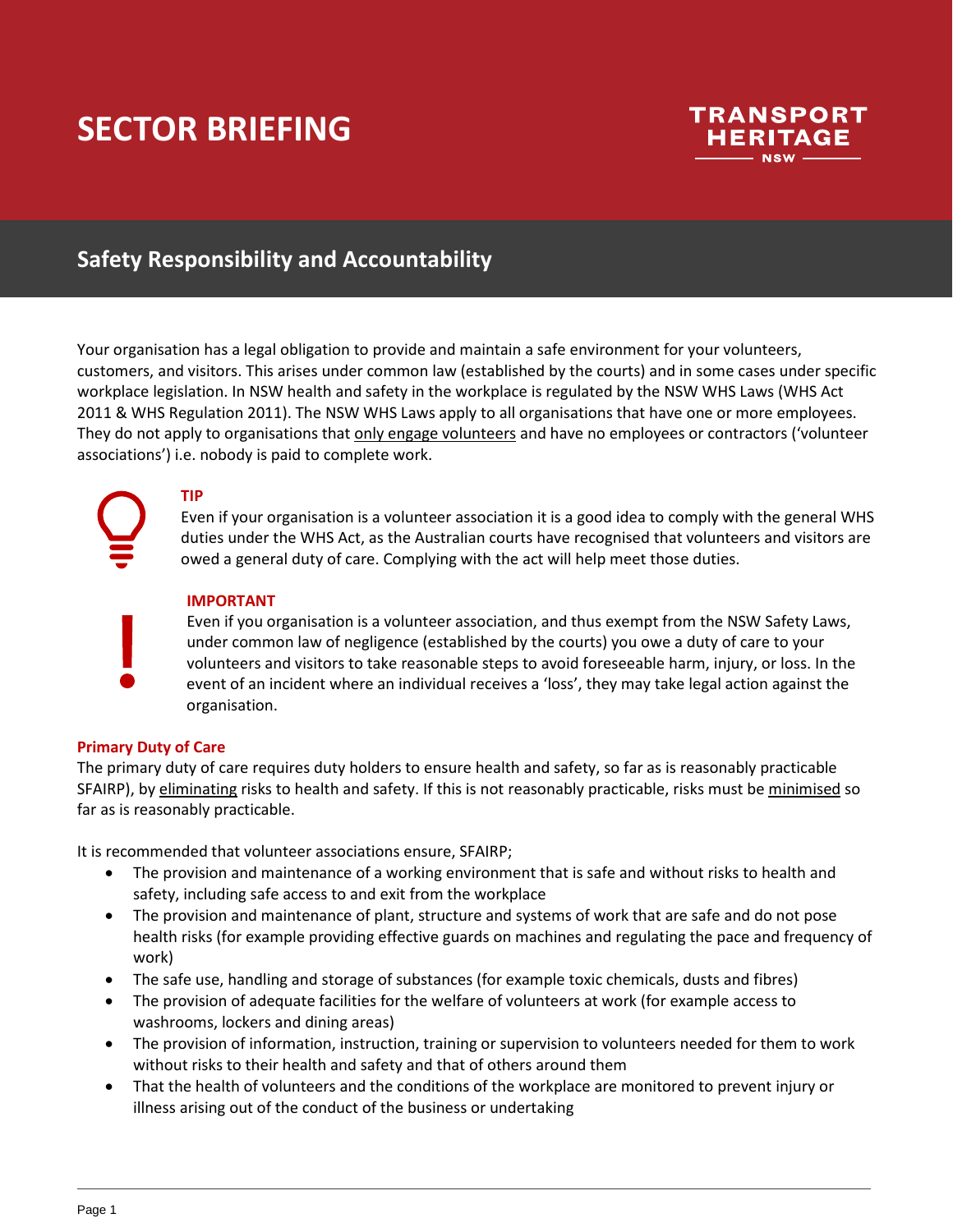# **SECTOR BRIEFING**



## **Safety Responsibility and Accountability**

#### **EXAMPLE – Managing Car Parking**

The safety risks for volunteer car parking attendants include injuries caused by vehicles, tripping or slipping, sunburn, heat exhaustion, fatigue and verbal abuse which may potentially result in psychological harm. The organisation should identify the risk and provide a comprehensive briefing about the risks and the strategies for their avoidance.

#### **Organisations Legal Responsibility for the actions of volunteers**

The Civil Liability Act 2002 (NSW) sets out a special protection which provides that volunteers (and the organisation they work for) are not liable for anything done (or not done) in good faith while volunteering for a community organisation, if the work meets the following tests:

- 1) The work has been undertaken by a volunteer
- 2) The organisation is a 'community organisation'
- 3) The work being completed by the volunteer is 'community work'
- 4) The community work has been organised by a community organisation
- 5) The actions or omissions were done in good faith
- 6) No exception applies



#### **IMPORTANT**

Despite the protection provided under the Civil Liability Act 2002 (NSW), an organisation may still be legally responsible for the acts or omissions of its volunteers if it can be shown by the person bringing the claim that the organisation was negligent as it breached a primary duty of care owed to that person.

#### **Managing the Risk**

Organisations should apply the following strategies to mitigate the risk of legal proceedings and financial loss by:

- Creating a safe physical environment
- Undertaking regular risk assessments to identify potential risk to health and safety of volunteers, customers, and visitors (see THNSW's next Sector Briefing)
- Clearly defining the roles and tasks volunteers are permitted to complete (and specify any prohibited actions)
- Ensuring volunteers have easy access to any policies, guidelines, work instructions etc.
- Providing training on any relevant policies, guidelines, work instructions etc.
- Having sufficient and appropriate insurance coverage in place

Risk identification, assessment and control is a fundamental strategy in achieving the primary duty of care.